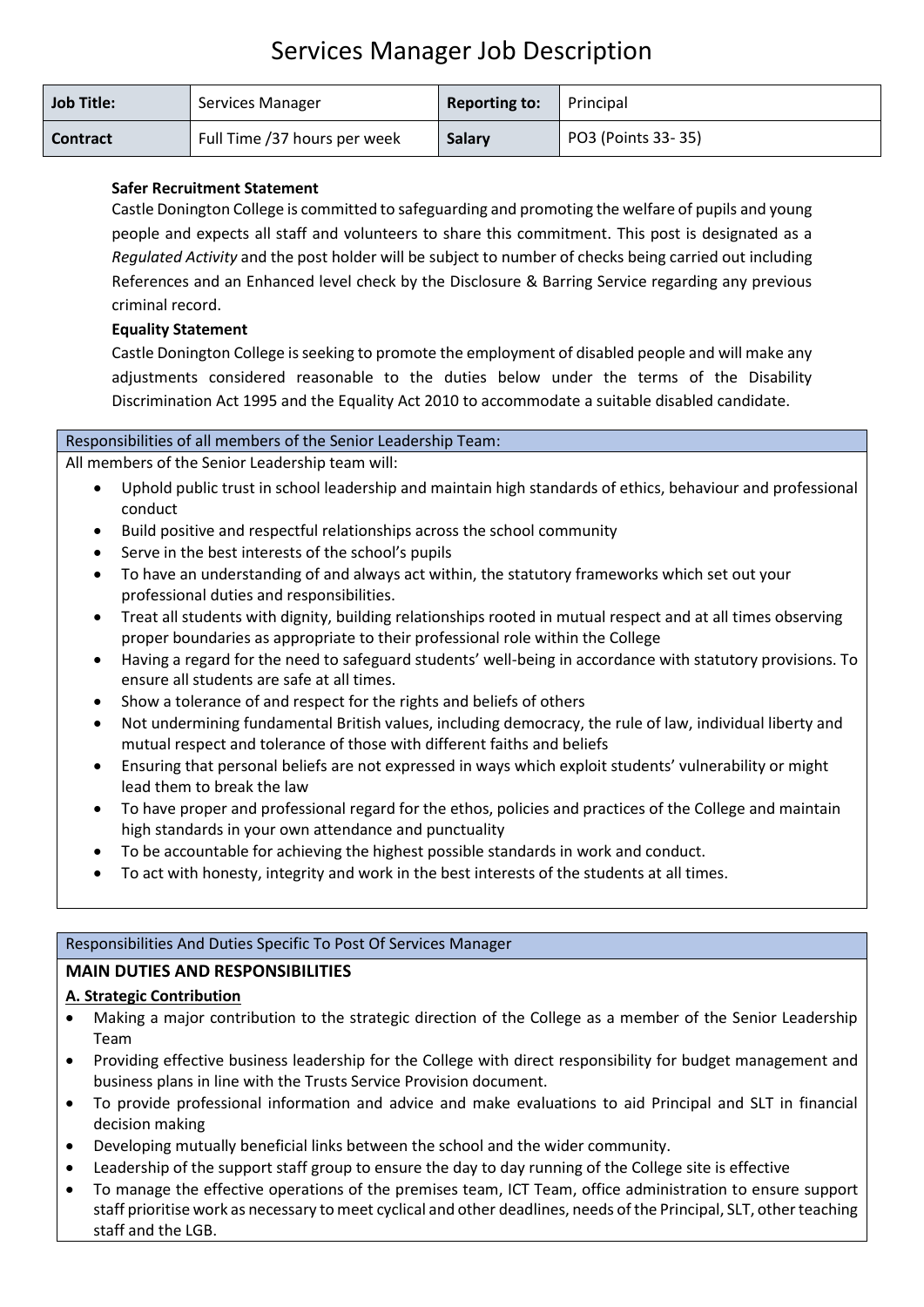- To attend the EMET Services Manager meetings, representing the College and feeding back to the Principal and LGB as appropriate
- To be the College's contact with the Trust's appointed solicitors for all legal matters.
- Oversee publicity and community liaison to ensure the positive promotion of the College in the wider community
- Provide strategic direction of College IT provision working with the Network Manager
- To act as Data Protection, Lead for the school, ensuring compliance with UKGDPR, other applicable legislation, and internal EMET policies/procedures.

## **B. HR Management**

- Be involved in such staff appointments as the Principal may determine. Carry out recruitment tasks (Job adverts and descriptions, interview programme, assessment activities)
- Ensure the appropriate checks for DBS are carried out and the Trust Single Central Record is updated and follow Trust recruitment procedures are followed for safer recruitment and right to work checks.
- Managing staff absence and reporting to Central Services Team as requested including maintenance of sickness returns, completion of monthly insurance claims, and statistical returns and recruitment administration
- Prepare and submit all information for payroll changes
- Ensure staffing issues are dealt with to deadlines and in accordance with conditions of service, HR policies and procedures
- Maintain accurate personnel files for all staff with responsibility for a robust archiving system and ensure accurate staffing details are kept on SIMs. Completion of the School Workforce Census return.
- Oversee effective appraisal of all support staff including implementation and the monitoring of support for individuals both formally and informally.
- To coordinate the induction of all support staff in line with safer recruitment and equality legislation and liaising with the EMET central HR team in line with EMET policies and procedures.
- To advise/ signpost all staff on HR, health and safety, welfare, and conditions of service matters consistently and fairly

## **C. Financial Management / Procurement**

- To work with the Trusts Finance Business Partner with regard to monthly monitoring of College's budget to enable the Principal and LGB to be aware of the College's current financial position.
- Oversee ParentPay administration for the College.
- Support the Central Services Team with request for statutory submissions
- Ensure all PO/ invoices are authorised promptly.
- To ensure that all external and internal financial regulations and procedures are fully complied with.
- To line manage the process of receipt, record and reconciliation of all monies from students (e.g. school trips, activities week and all departmental income).
- Manage the banking of ad hoc cash and cheque payments via the cash collection service.
- To ensure that all ordering processes are completed fully and accurately. Oversight of raising purchase requisition for goods/services (excluding those on the exceptions list), supplier invoices are completed in a timely manner
- Ensure approval for all expenses claims are in line with policy and sent to Central Finance Team in a timely manner
- Keep accurate records of the use of the College credit card and communicate details to Central Services Team (monthly)
- To assist the Principal/Finance Director with the preparation of the College's annual budget for approval
- Provide PS Financials support to school staff as appropriate
- Value for money checks on service contracts
- To negotiate, manage and monitor contracts, tenders and agreements for the provision of support services and utilities not arranged by the central EMET team.

## **D. Premises /Project Management**

- To implement risk management and loss prevention strategies in the school to reduce insurance costs, working with the RPA risk management team.
- Take a leading role to maximise income from Lettings, including oversight of the letting of the College premises to outside organisations.
- Update the Risk Register, Business Continuity Plan, Asset Management Plan and maintain the asset database as required.
- To be the single point of reference for the Services Director to liaise with all matters relating to role.
- Seek opportunities to bid for additional funding opportunities liaising with relevant organisations as necessary.